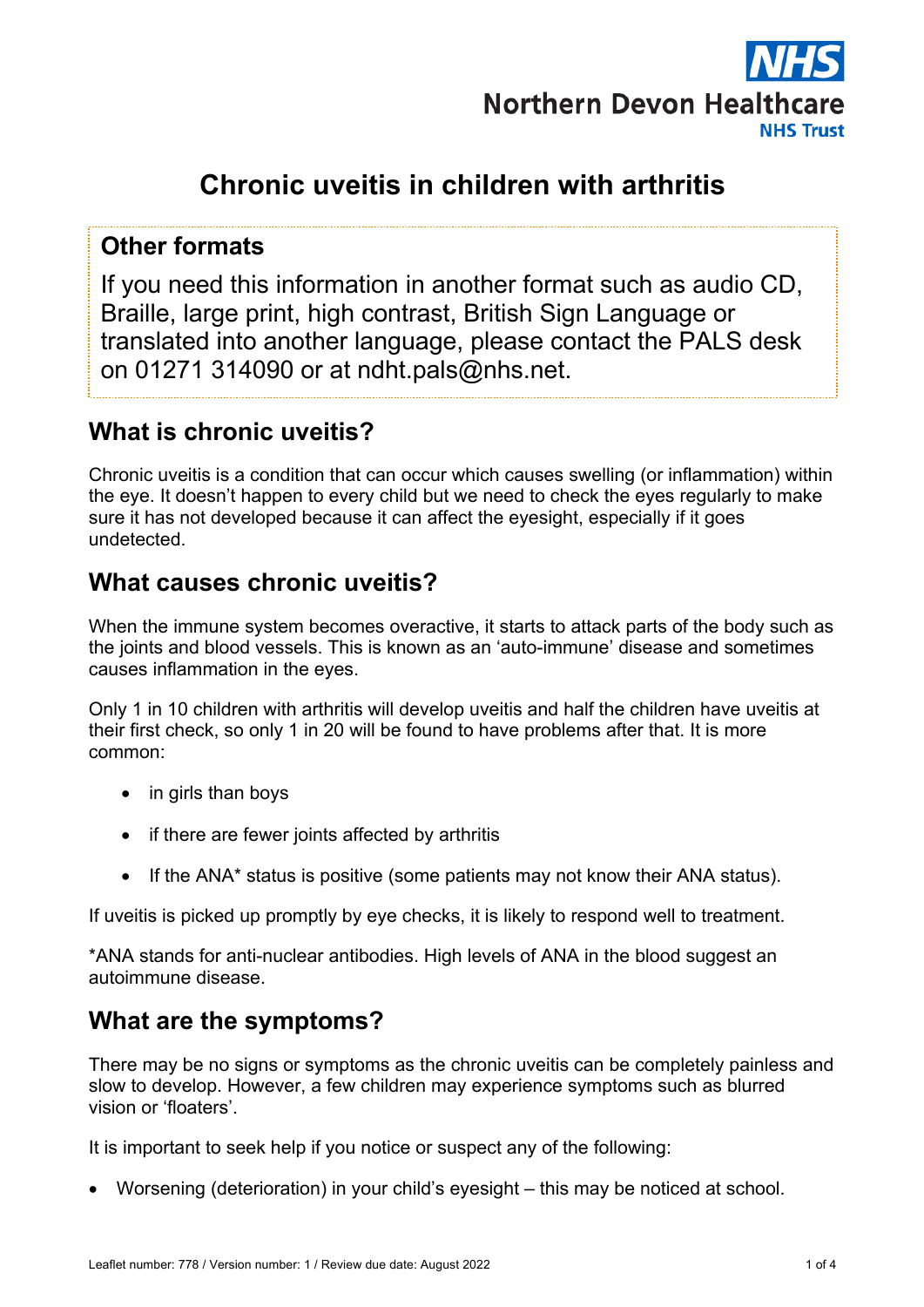- An irregular (odd) shaped pupil or change in pupil size the pupil is normally round and they are both normally the same size.
- A red eye if the white part of the eye becomes red or pink in colour.
- An uncomfortable or painful eye.
- Sensitivity to light.

### **How is it diagnosed?**

The screening test is very quick but very important. The **orthoptist** or **ophthalmologist** (eye doctor) looks into the eyes to see if there is any inflammation inside. They use a special piece of equipment called a **slit lamp**. This lets the orthoptist or eye doctor see if there are any inflammatory cells inside the eye.

### **Possible complications of chronic uveitis**

Complications of chronic uveitis can include some degree of either permanent or reversible sight loss such as:

- development of a **cataract** (cloudy lens)
- **glaucoma** (damage to the optic nerve as a result of raised eve pressure)
- More rarely, they may get swelling of the back of the eye (chorioretinitis).

### **What to expect at the appointment**

- You will usually be asked a few questions regarding what treatment, if any, your child is receiving for their arthritis, and the dosage and name of any medications your child is taking. It is worthwhile bringing a prescription or copy of medication.
- Your child's vision will be assessed.
- Your child may have their eye pressure tested.
- A slit lamp examination as mentioned previously.

The examination usually takes around 20 minutes from start to finish but please allow extra time in case anything else needs to be discussed, or for any delays.

### **How is it treated?**

The aim of the treatment is to control the inflammation causing the uveitis.

**Steroid eye drops**, such as Prednisolone (Predforte) will be used to control the inflammation. They may be needed several times a day.

**Dilating (mydriatic) drops** such as Cyclopentolate may be used to relax the muscle which controls the iris. This helps control the pain and helps stop the iris from sticking to the lens of the eye which causes an irregular shaped pupil.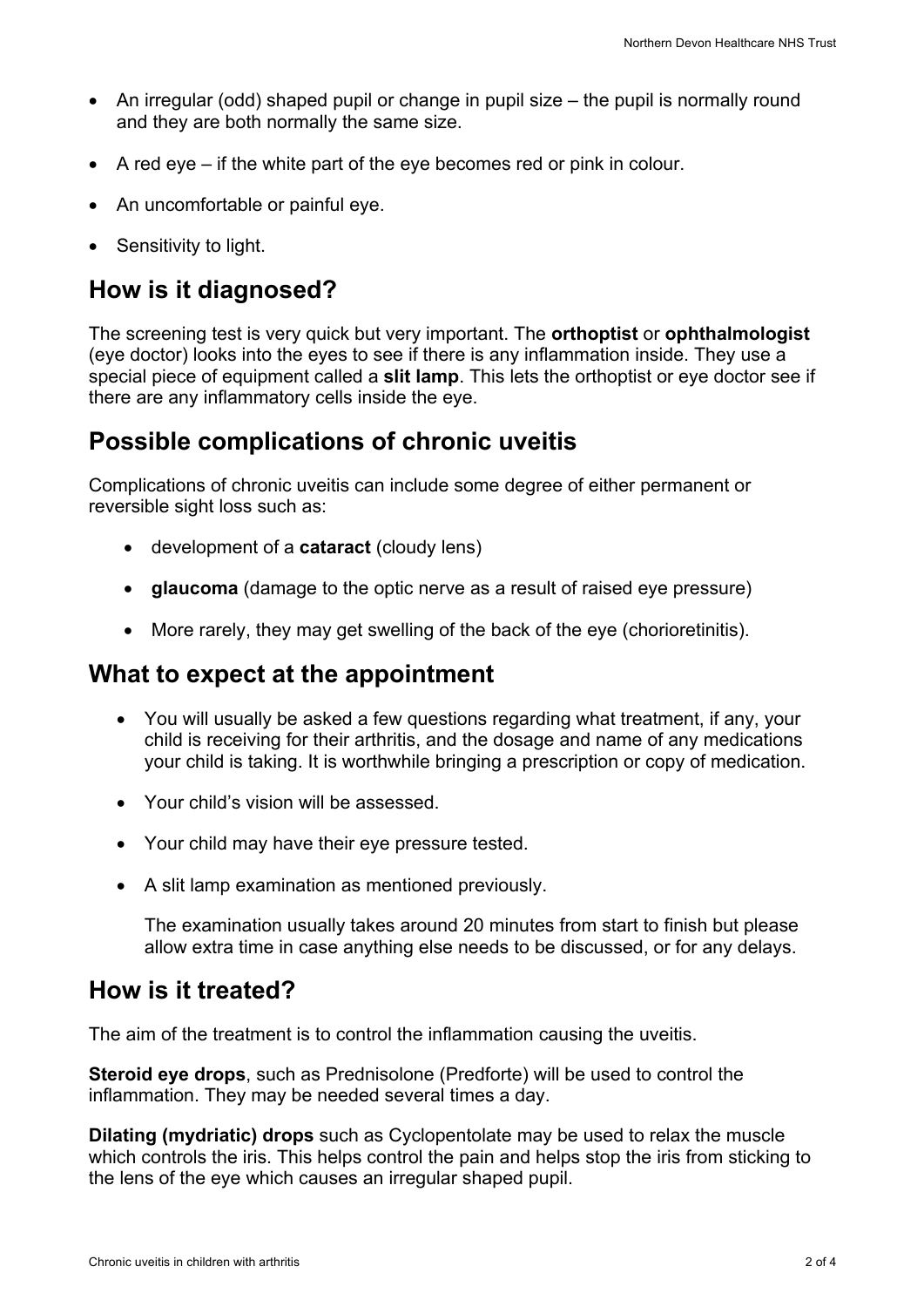**Steroid injections** around the outside of the eye. This may be done under a general anaesthetic.

**Eye pressure relieving drops**, such as Xalatan or Timolol. These help to reduce the pressure within the eye which can cause a condition called glaucoma. If left untreated, glaucoma can cause damage to the optic nerve and affect vision.

If the above treatments do not control your child's eye inflammation, this will be discussed with the rheumatologist and your child may be given a different type of medication either by mouth or injection to help control it.

#### **Possible effects of treatment**

The steroid eye drops may sting slightly when they are put in and cause slight blurring of your child's vision temporarily.

In some patients they can cause raised pressure within the eye. The orthoptist or eye doctor will check for this at each visit.

The dilating drops will cause the pupil to look bigger and the eye may be uncomfortable in bright light for a few hours. Wearing sunglasses or a hat may help in these conditions. The vision may also be temporarily blurred whilst using these drops.

#### **What is the prognosis or expected outcome of treatment?**

Steroid drops are used until the inflammation settles down. It is important to follow the steroid eyedrop regime carefully. **Stopping the steroid drops too soon or suddenly may cause the inflammation in the eye to flare up or recur.**

#### **Are there any possible complications of treatment?**

If steroid eye drops have to be used very frequently or for a long time, the orthoptist and eye doctor will check for signs that the eye drops are not causing raised pressure within the eye or a cataract to develop.

### **Follow up**

The first eye screening appointment should be within 6 weeks of onset of the arthritis and then at 2 monthly intervals for 6 months.

Then 3 or 4 monthly until approximately 12 years of age depending on the type of arthritis.

If your child is found to have uveitis, the eye doctor will want to see you more frequently until it has settled down again with treatment. Once the inflammation has settled, your child will go back to regular eye screening at 3 or 4 monthly intervals.

### **Further information**

If you suspect that your child has an eye problem, please contact the Orthoptic Department on **01271 322469**. The orthoptist who leads the uveitis screening clinic is Sue **Thorne** 

You may also contact the main hospital switchboard on 01271 322577 and ask for the secretary to Mr Gibbon, Paediatric Consultant Ophthalmologist.